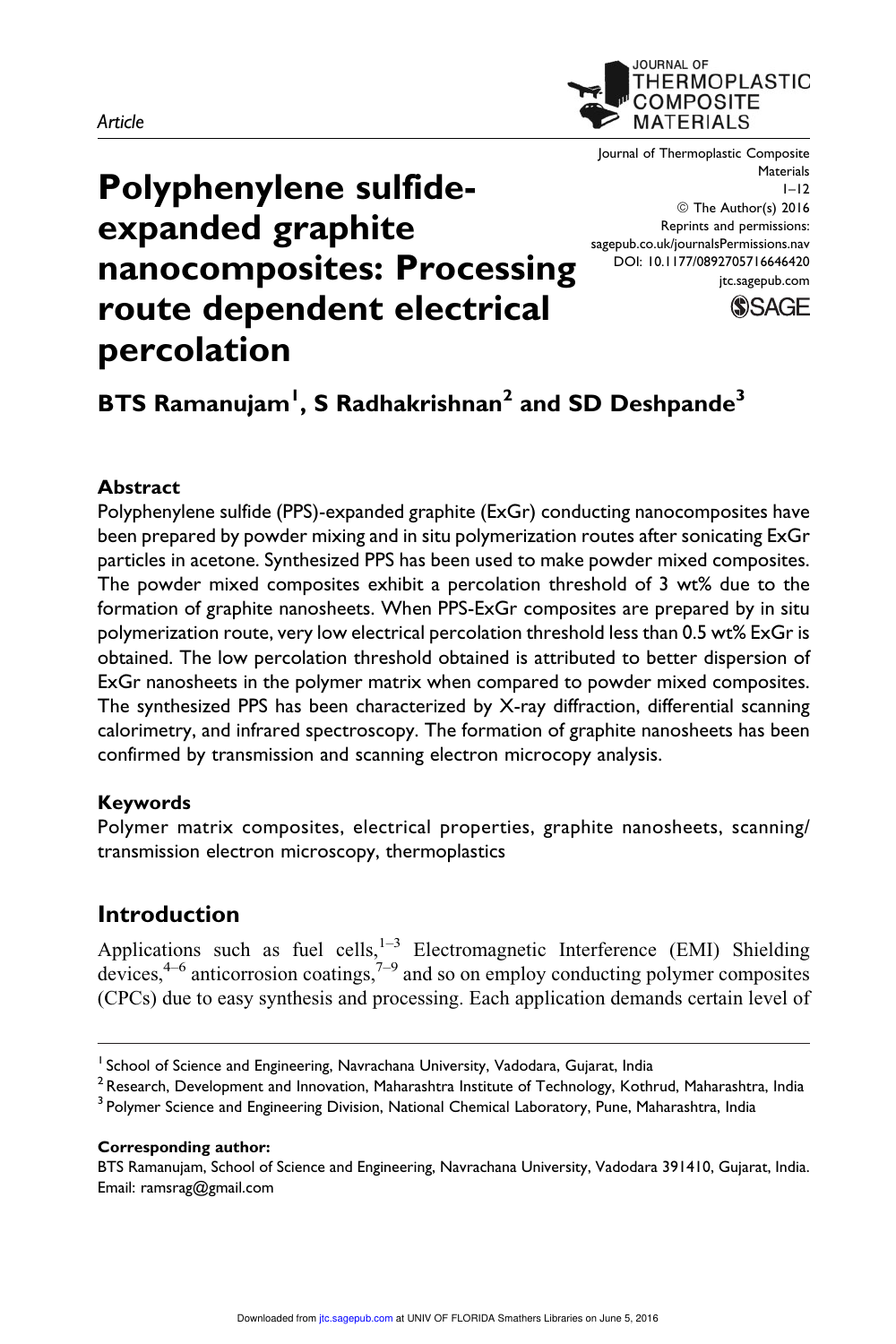electrical conductivity of CPCs. In binary conducting composites, polymer matrix being insulator, required level of electrical conductivity is obtained by proper selection of fillers, processing routes, and so on. The minimum concentration of fillers in polymer matrix at which the electrical conductivity starts increasing to many orders is known as electrical percolation threshold. The percolation threshold depends on filler particle size, aspect ratio, processing routes, orientation, and so on. In order to reduce the percolation threshold, nanofillers such as carbon nanotubes  $(CNTs)$ ,  $10-12$  carbon nanofiber,  $13-15$ graphene<sup>16–18</sup> etc. are being focused. Reducing the percolation threshold helps in easy processing of CPCs. Conducting hybrid composites have also been focused in which nanofillers are used as the second conducting component.<sup>19</sup> In hybrid composites, the nanofillers will be used along with the conventional cheap fillers, and hence percolation threshold can be reduced compared to binary composites with micron-sized filler alone. It has been shown for polyethersulfone (PES)-graphite-carbon black (CB) hybrid composites solution blending process results in graphite particle size reduction which results in better dispersion when compared to powder mixed hybrid composites.<sup>20</sup> Hence the electrical percolation threshold is reduced in the case of solution-blended PES-graphite-CB hybrid composites compared to powder mixed ones. Novel material such as expanded graphite obtained by acid intercalation in graphite layers, and subsequent heat treatment<sup>21–</sup>  $23$  has been given much attention because of easy synthesis of graphite nanosheets.

The percolation threshold is also dependent on the insulating polymer characteristics. Thermoplastic polymers such as polypropylene, polyethylene, polystyrene, and so on have been focused to synthesize CPCs. Polyphenylene sulfide (PPS) is a hightemperature thermoplastic that retains structural stability at elevated temperatures. PPS is inherently flame retardant and resistant to oxidation and hydrolysis. Compared to high-temperature polyesters, PPS offers excellent dimensional stability, abrasion, and creep resistance. Its importance can be gauged from the fact that it is being used in electronic and automotive industries due to high temperature stability.

Ramanujam and Radhakrishnan<sup>24</sup> have studied charge transport and impedance characteristics of PPS-expanded graphite (ExGr) hybrid composites in which commercial grade PPS has been used. With polyether sulfone, conducting composites were made and basic understanding of charge transport has been reported.<sup>25</sup> Goyal and Kadam<sup>26</sup> have reported low percolation threshold  $\sim$  2 wt% in PPS-ExGr composites. They have also studied dielectric constant and dissipation factor of PPS-ExGr nanocomposites. Commercial PPS has been used by them. However, the authors have not reported the effect of different processing routes on the electrical percolation threshold. However, there are reports on the effect of processing routes for different system such as SWCNT-PET nanocomposites. The melt-blended nanocomposites exhibits higher percolation than the one obtained for in situ polymerized samples as reported.<sup>27</sup> The reason for higher percolation threshold in melt mixed composites is due to poor dispersion of filler particles in the polymer matrix. Zhao et al.<sup>28</sup> have studied electrical, mechanical, and thermal properties of PPS-ExGr binary composites. They have reported less than 1 wt% as percolation threshold for the binary composites, when sonicated ExGr is mixed with PPS. The authors have employed melt compounding method (Haake rheomix) for making conducting composites. For  $4 \text{ wt\%}$ sonicated ExGr, the crystallization temperature of PPS was shown to increase by  $11^{\circ}$ C.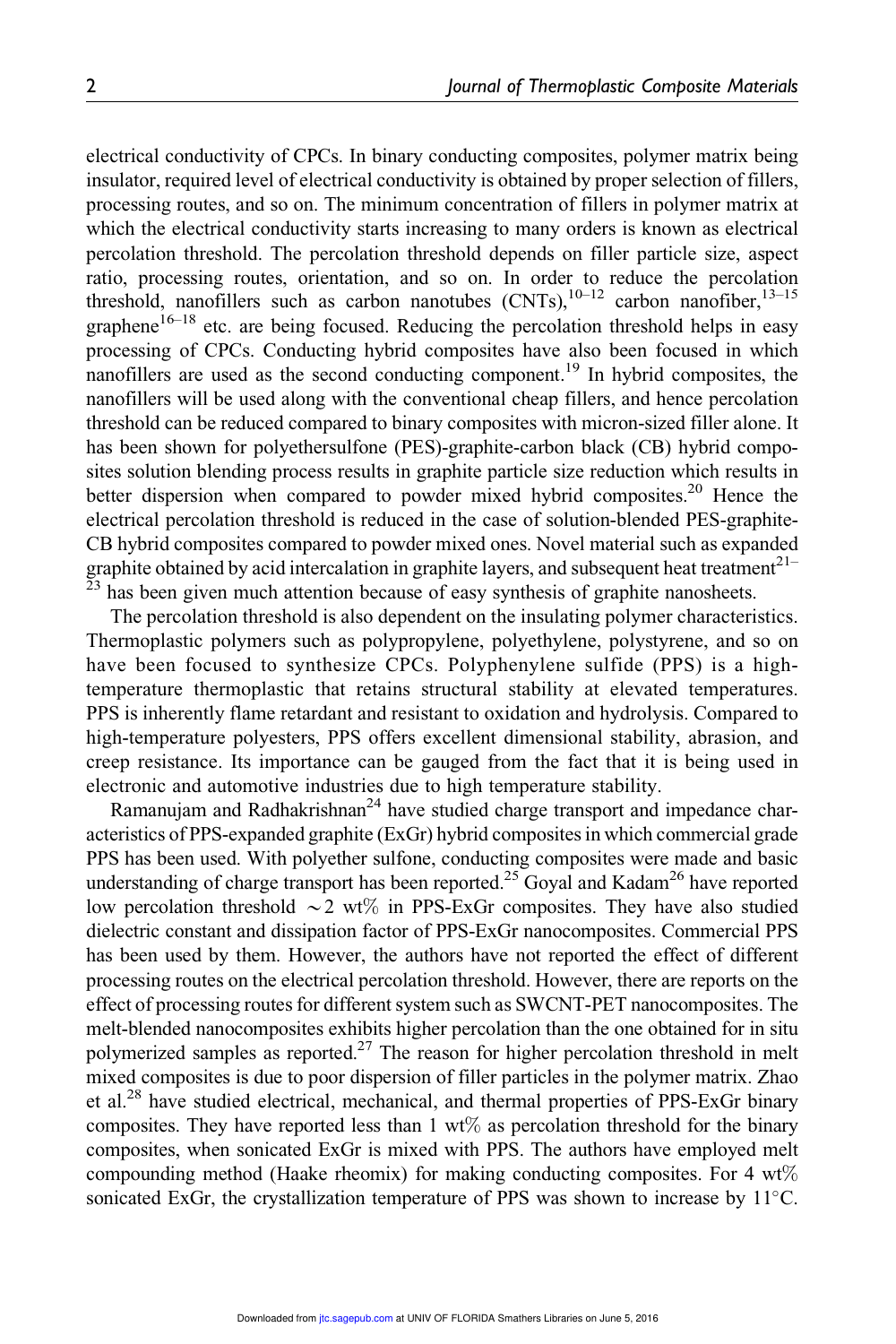Since, in rheomix due to high shear, better breaking and dispersion of ExGr nanosheets could have been obtained. However, they have also not reported the effect of synthesis routes such as in situ polymerization on the electrical percolation threshold.

Since there are no reports in the literature regarding synthesis of PPS-ExGr composites by in situ polymerization technique to the best of our knowledge, an attempt has been made to understand the electrical percolation threshold in PPS-ExGr binary composites synthesized by powder mixing and in situ polymerization routes.

# **Experimental**

#### **Materials**

PPS has been procured from (Ryton P4 powder) Chevron Philips (Singapore), whose MFI is 75 g/10 min determined through ASTM D1283 standard and ExGr was procured from ARCI (Hyderabad, Telangana, India) as free sample with expansion ratio  $\sim$  100. N-methyl pyrollidone (NMP) and methanol of AR grade were procured from Merck (Germany). 1,4-Dibromobenzene (DBB) was procured from Alfa Aesar (India) and sodium sulfide (LR grade) was procured from Merck (Germany). PPS has also been synthesized as described below.

# Composite preparation

#### Powder mixing route

Required amount of ExGr is sonicated in 50–100 ml of acetone for 10 min and then mixed with synthesized PPS powder in 50 ml acetone as per the calculation. The resultant mixture is sonicated for 3 min and then poured in a petri dish. Sonication is done in the ultrasonic bath (170–245 VAC 50 Hz single phase) from Analab Scientific Instruments Ltd (Vadodara, Gujarat, India) at a frequency 33 KHz. After acetone evaporation, the resultant composite has been dried and mixed in a mortar with the help of a pestle for 20 min manually. Pellets of diameter 13 mm are made by taking 0.5 g of the sieved composite (100 mesh) and applying 3 ton load for 3 min at room temperature.

#### In situ polymerization route

PPS is synthesized by making DBB in N-methyl pyrrolidone to react with sodium sulfide dissolved in methanol; 1.1:1 molar ratio between DBB and sodium sulfide has been maintained. Reacting sodium sulfide with non-stoichiometric amount of 1,4-dibromo benzene has been reported for the synthesis of PPS.<sup>29</sup>

First PPS is synthesized at 180°C by dissolving required amounts of p-DBB in NMP and sodium sulfide in methanol taken in a round-bottomed flask kept in an oil bath, and the reaction has been carried out for 18 h. The round-bottomed flask is attached to a reflux condenser to make sure that the vaporized solvent molecules are condensed back into the flask so that the chemical reaction is continued. The dissolved sodium sulfide in methanol is added slowly to dissolved p-DBB in NMP while the stirring is on. The temperature has been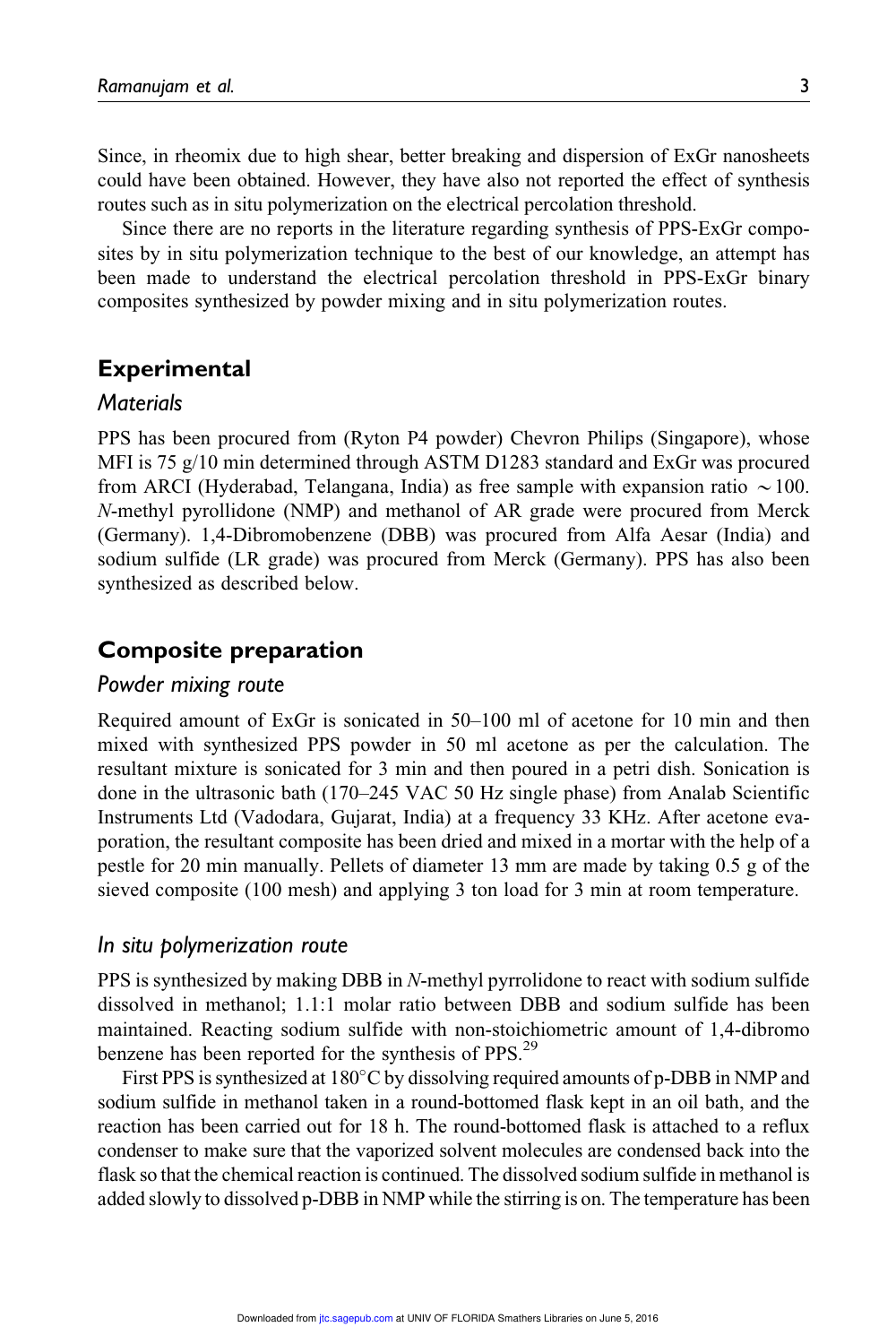slowly increased to the required temperature. After 18 h of chemical reaction the solid polymer has been separated and washed with methanol repeatedly till the odor of NMP is subsided and vacuum dried. From the yield of that reaction, the required amount of ExGr corresponding to different weight fraction is added after sonicating in NMP when in situ polymerization has been carried out. In in situ polymerization route, first the ExGr particles are soaked in NMP overnight into which already 1,4-dibromobenzene of required amount has been dissolved. Then the ExGr particles in NMP are ultrasonicated using a sonicator as mentioned in the composites preparation section for 10 min after which the polymerization is carried out by adding dissolved sodium sulfide in methanol and increasing the temperature slowly to 180°C. Stirring of the mixture of dissolved 1,4-dibromobenzene in NMP, sodium sulfide in methanol and sonicated ExGr has been continued. Once the reaction has been completed, the product is washed with methanol and vacuum dried. The mixture is then ground in the mortar and pellets of diameter 13 mm are made by applying 3 ton load for 3 min on 0.5 g of composites at room temperature.

#### Measuring electrical properties

Direct current (DC) resistance of different composites has been measured with Keithley system electrometer (model:  $6514$ ) as reported elsewhere.<sup>24</sup> The conductivity data presented are the average of data collected for each composition from three different pellets.

## Structural analysis

Structural characterization of synthesized composites has been carried out in powder xray diffractometer model xpert pro from Pananalytical with copper  $K_{\alpha}$  as the source.

## TEM and SEM studies

Cross section of powder mixed PPS-ExGr composite after etching in presence of alpha chloronaphthalene vapors is seen under scanning electron microscope (SEM) Leica-440 model (UK). Thin section of in situ polymerized PPS-ExGr composite has been cut using Leica UCT microtome at room temperature and transferred to copper grid which has been mounted in transmission electron microscope (TEM) Model Joel – 1200 EX (Japan) to see nanostructures.

#### Thermal analysis

With DSC Q10 model from TA Instruments (New Castle, Delaware, USA), differential scanning calorimetric studies have been carried out keeping nitrogen flow rate 50 ml/min and the heating rate at  $10^{\circ}$ C min<sup>-1</sup>. Data corresponding to second heating–cooling cycle are presented, as the first cycle is used to destroy variations due to previous history of the sample. The mass taken for DSC analysis is 5 mg.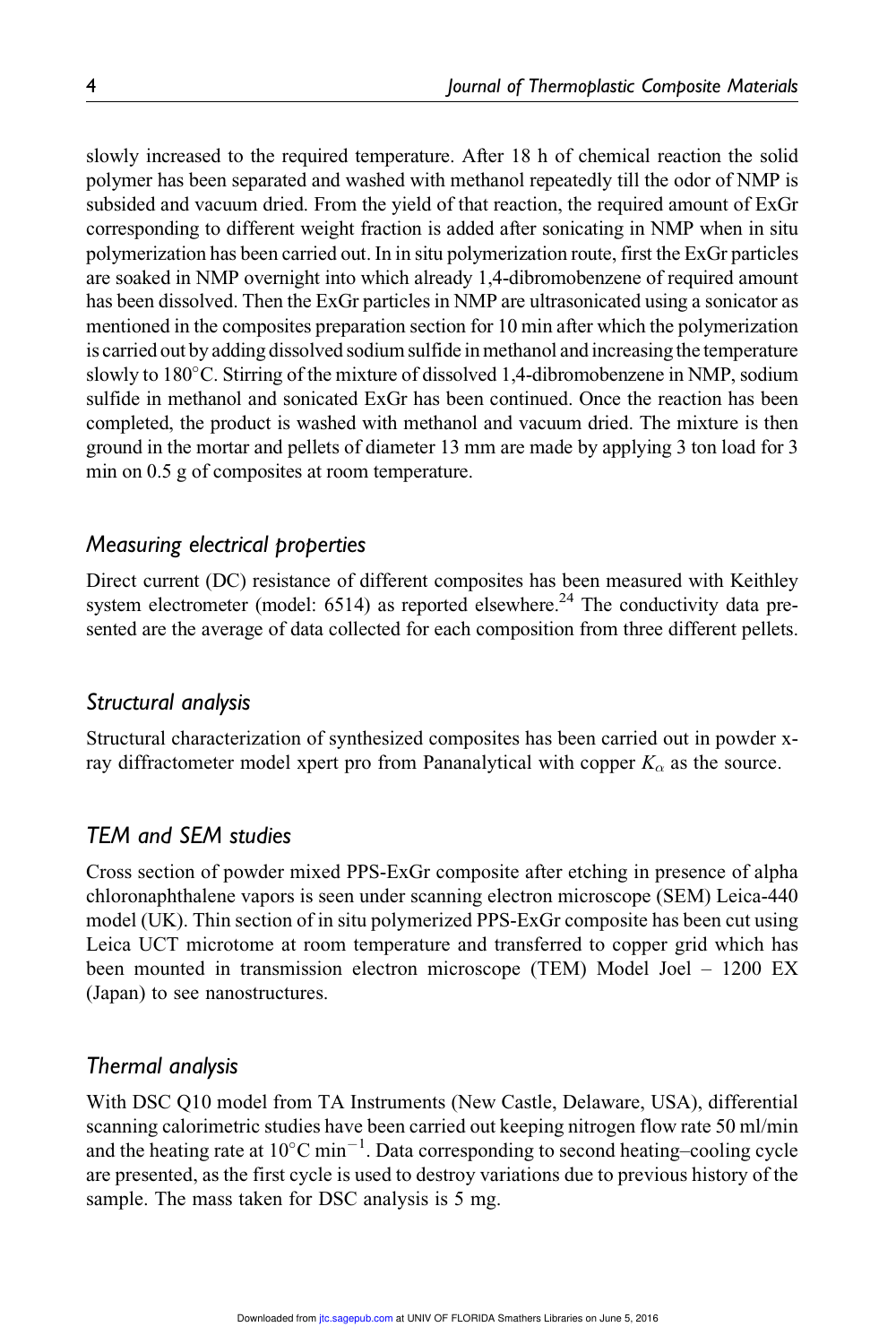

Figure 1. Comparison of DC electrical conductivity variation of powder mixed and in-situ polymerized PPS-ExGr nanocomposites.

PPS-ExGr: polyphenylene sulfide-expanded graphite; DC: direct current.

#### IR analysis

The powder specimens both synthesized PPS and commercial PPS are mixed with KBr and then loaded in Schimadzu FTIR 8300 spectrometer and analyzed in the range of  $625-2500$  cm<sup>-1</sup>. The IR pattern of synthesized PPS is compared with that of commercial Ryton P4 powder.

# Results and discussion

## DC electrical conductivity studies

Figure 1 depicts dc electrical conductivity variation of PPS-ExGr composites prepared by both powder mixing and in situ polymerization routes. For the synthesis of powder mixed composites, synthesized PPS has been used. The percolation threshold of PPS-ExGr composites synthesized by powder mixing route  $(3 \text{ wt})$ <sup>6</sup>) is higher than that of composites prepared by in situ polymerization route. Percolation threshold less than 0.5 wt% is obtained for the composites prepared by the later route. The reason for low electrical percolation threshold obtained for composites prepared by in situ polymerization route is due to better dispersion of graphite nanosheets whose agglomeration is avoided in that process unlike the case of powder mixing route. It should be remembered that in in situ polymerization route, first ExGr has been soaked in dissolved 1,4-dibromobenzene overnight and then sonicated for 10 min using an ultrasonicator, and then the polymerization is carried out. Ultrasonication results in the formation of graphite nanosheets as evidenced through TEM analysis. Dissolved DBB molecules could have been very well adsorbed on to the graphite sheets. When the polymerization is started after sonication, the polymer, PPS, penetrates better into the agglomerated nanostructure and separates them well. This results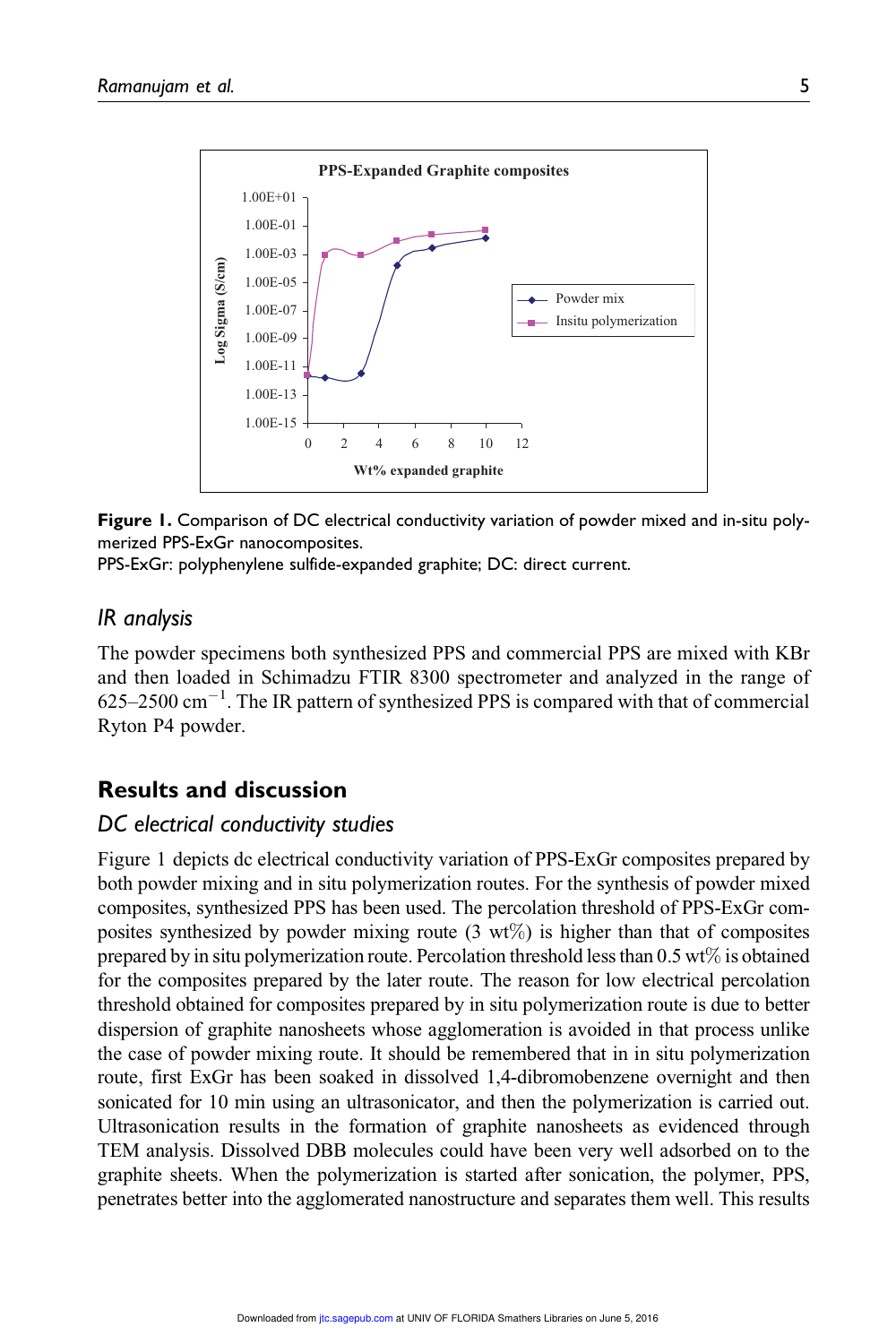

Figure 2. XRD patterns of laboratory synthesized and commercial Ryton PPS. XRD: X-ray diffraction; PPS: polyphenylene sulfide.

in better dispersion of graphite nanosheets and hence the particle–particle contact is improved at lower loading itself. As a consequence, the percolation threshold is reduced in composites synthesized by in situ polymerization technique. In fact TEM study reveals very clearly few layers graphene formation in that process. XRD, DSC, and IR results clearly demonstrate that the synthesized product is PPS only.

## Structural analysis

The structural characterization of synthesized PPS has been done through XRD. Figure 2 shows the X-ray diffractogram of synthesized PPS and commercial grade Ryton PPS. PPS has orthorhombic structure with the following four major reflections at different  $2\theta$ values: (110): 18.7; (002): 20.7; (112): 25.6; and (211): 27.4. Of these four reflections, reflection from 002 plane is the strongest. On comparing the XRD of commercial and the synthesized PPS, one can easily find that the patterns match exactly as for the peak positions and the number of peaks are concerned. This is a valid proof that the product synthesized by chemical reaction is indeed PPS. This is confirmed more in the DSC analysis which is described below.

# DSC analysis

In order to confirm that the synthesized product is indeed PPS, the melting temperature of synthesized PPS has been compared with that of commercial high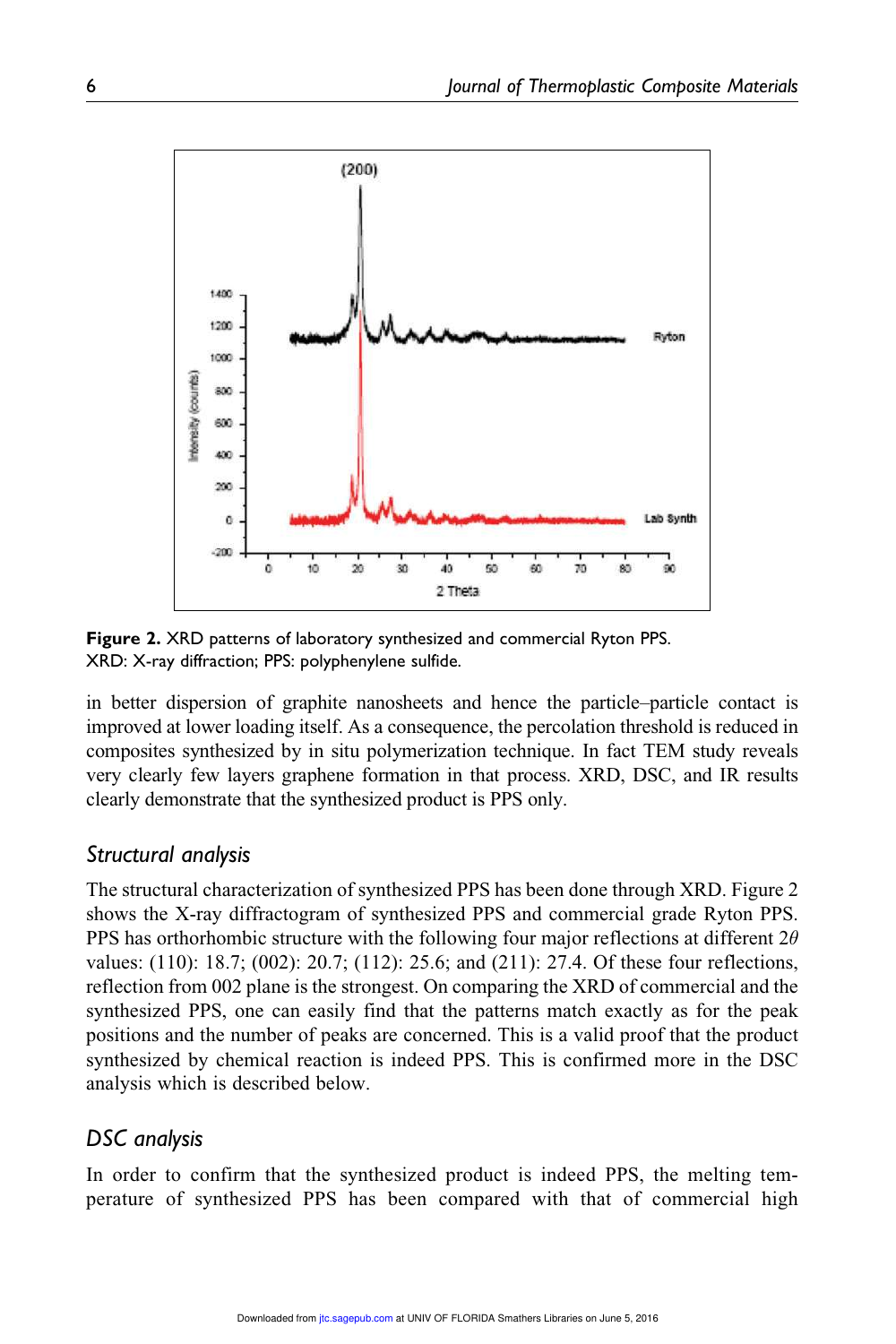

Figure 3. DSC curve of (a) Ryton PPS (b) laboratory synthesized PPS. DSC: differential scanning calorimetry; PPS: polyphenylene sulfide.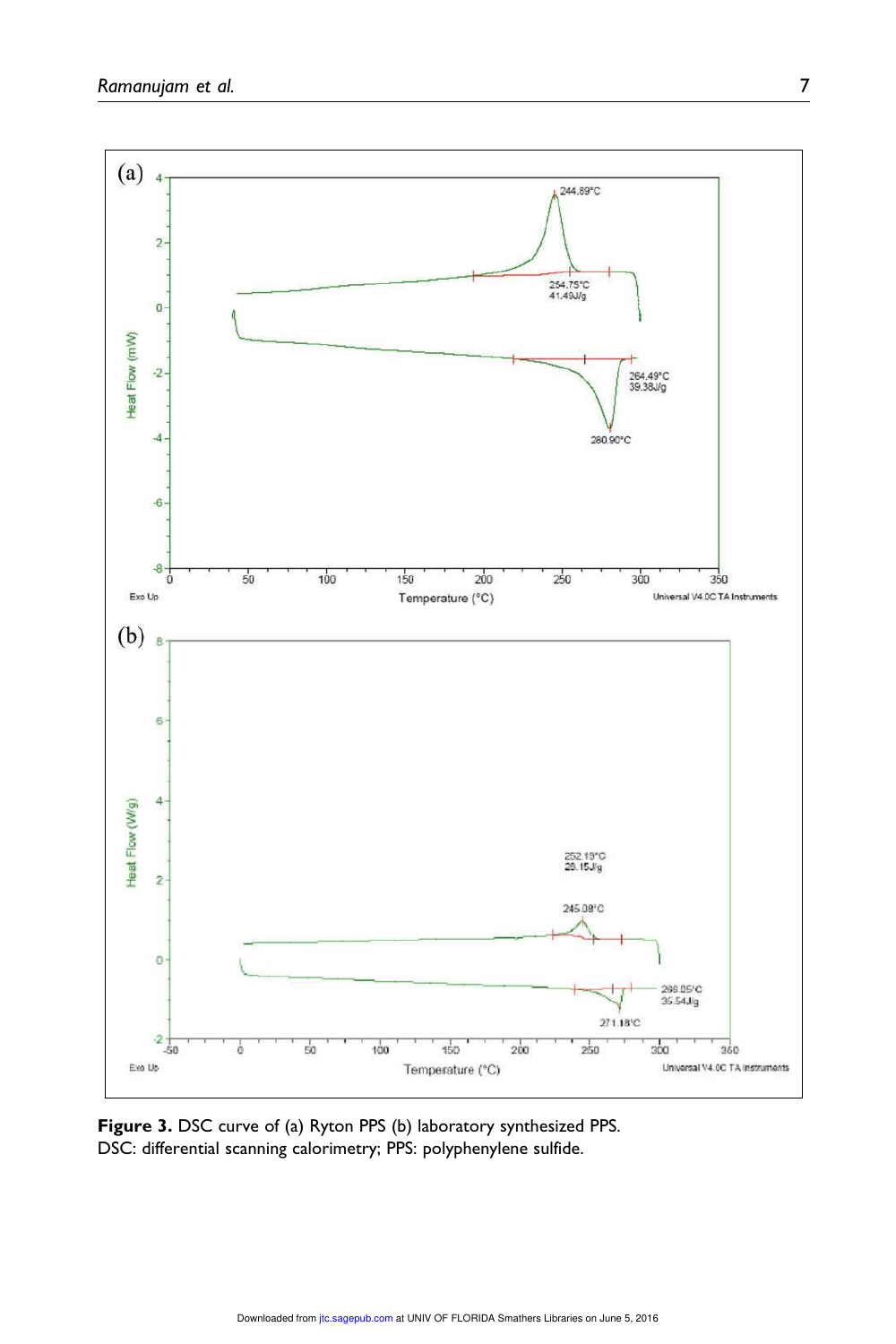

Figure 4. FTIR patterns of commercial Ryton PPS and laboratory synthesized PPS. FTIR: Fourier transform infrared; PPS: polyphenylene sulfide.

molecular weight Ryton PPS as shown in Figure 3(b) and (a), respectively. Commercial Ryton PPS exhibits melting at  $\sim$  280.9°C and the synthesized PPS melts at 271°C. The melting temperature depends on the molecular weight of the polymer. The synthesized PPS might be of low molecular weight polymer when compared to Ryton commercial PPS. In this work, for making powder mixed composites, synthesized PPS has been used and the electrical percolation is compared with that of in situ polymerized PPS-ExGr composites. Since in both routes, PPS has been synthesized, there will not be any effect which could be correlated to molecular weight of the polymer.

#### IR analysis

The Fourier transform infrared (FTIR) spectrum of synthesized and commercial Ryton PPS match very well, as shown in Figure 4. The characteristic peak at  $1470 \text{ cm}^{-1}$ signifying the stretching vibration of  $C = C$  in benzene and deformation vibration of  $=$ C–H in 1,4 place of benzene at 818 cm<sup>-1</sup> confirms that the synthesized product is indeed PPS as reported elsewhere.<sup>30</sup> Those two characteristic peaks are indicated by arrows in Figure 4. All wave numbers are not assigned the kind of vibration, as IR is taken just to compare the position of major peaks. The FTIR pattern of both synthesized and commercial Ryton PPS match very well, and hence the synthesized polymer is confirmed to be PPS.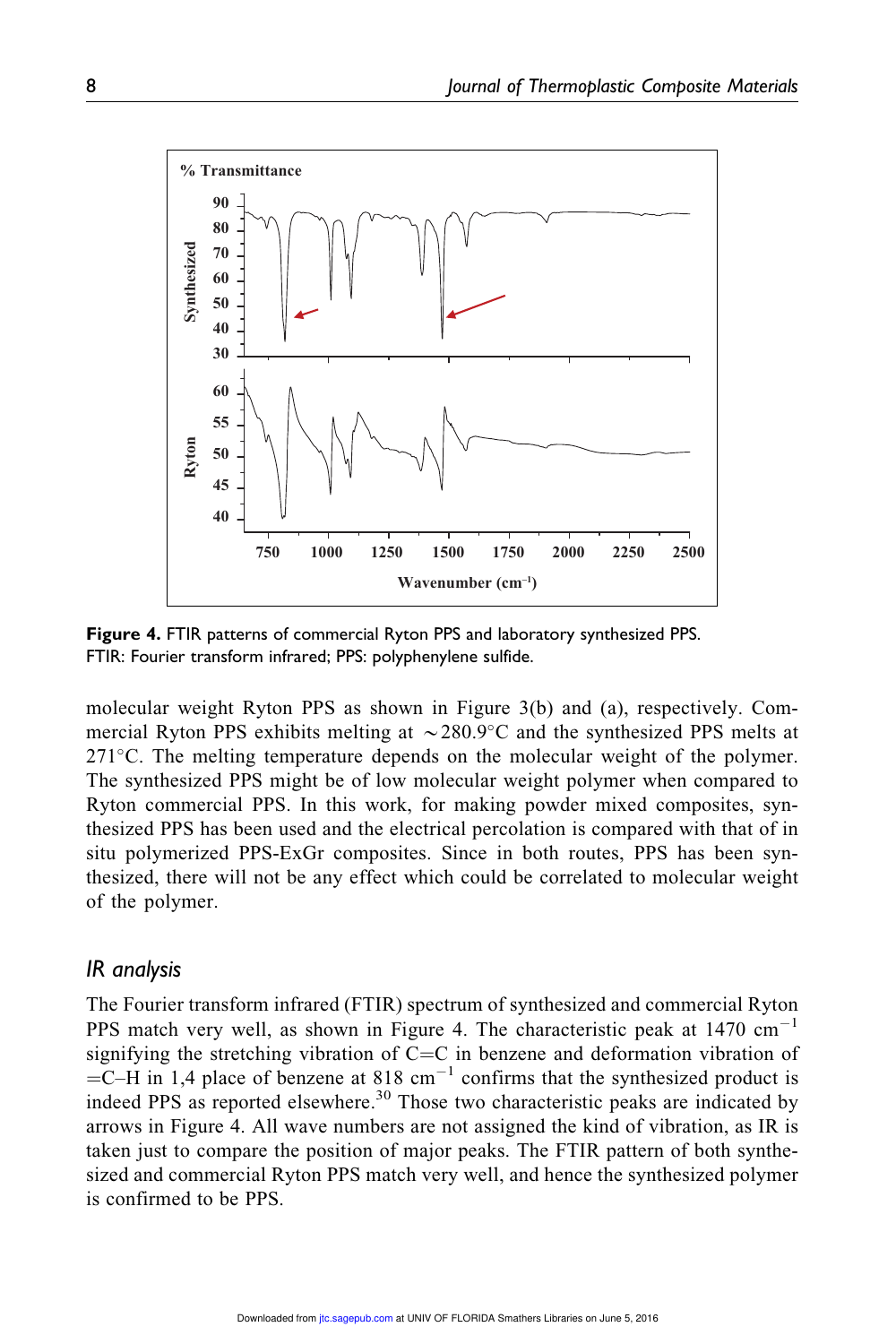

Figure 5. (a) SEM picture of as received ExGr particles (b), (c), and (d) HRTEM picture of ultramicrotome section of in situ polymerized PPS-3 wt% ExGr. (e) SEM picture of cross section of powder mixed PPS-3 wt% ExGr composite.

SEM: scanning electron microscopy; ExGr: expanded graphite; PPS: polyphenylene sulfide.

# TEM and SEM analyses

In order to understand the origin of very low electrical percolation threshold in in situ polymerized PPS-ExGr composites, SEM and TEM analyses are carried out. Figure 5(a)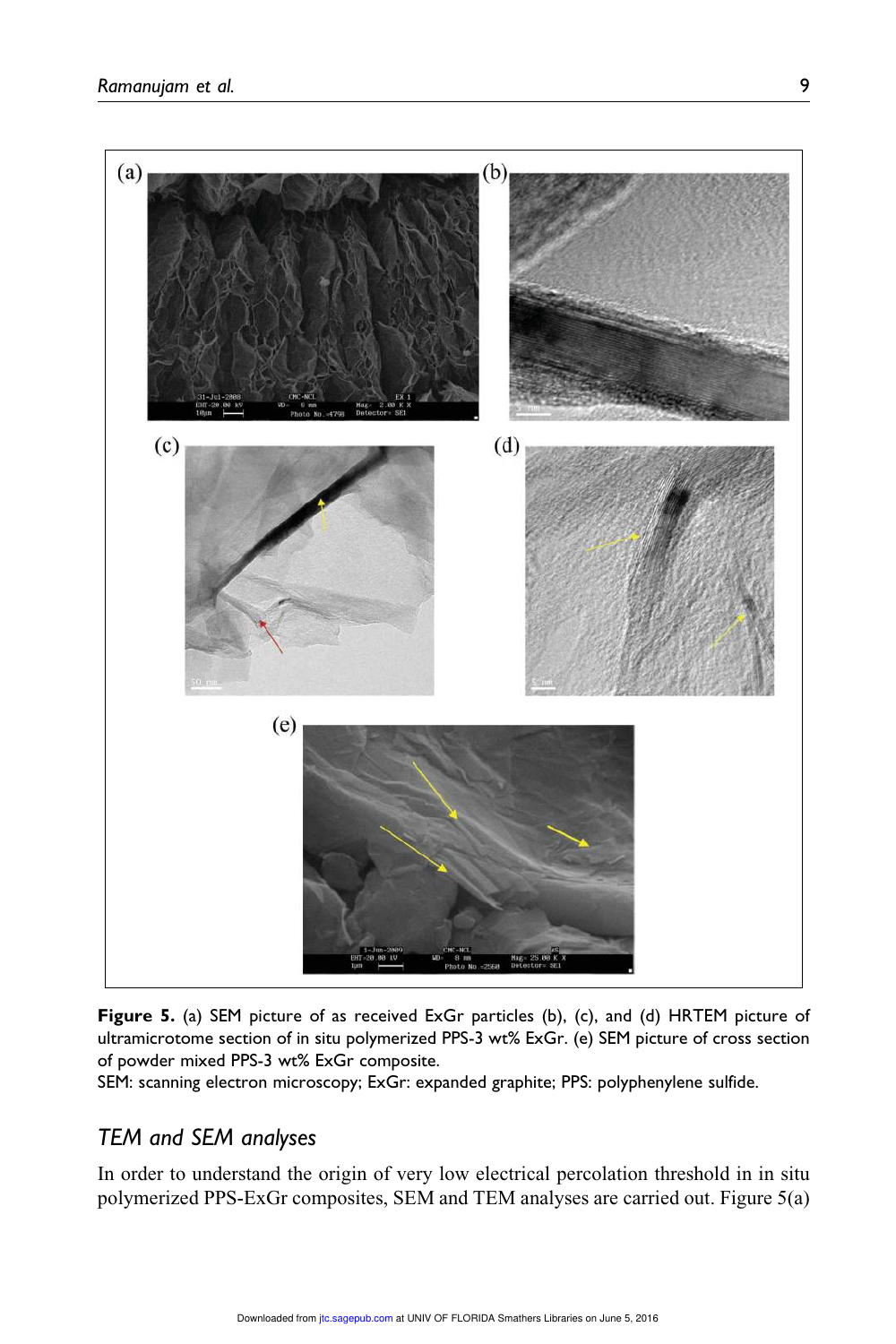shows the SEM picture of as received ExGr particles. The pore structure of ExGr particles can be clearly seen. When sonicated, the pore structure of ExGr particles is brokened which resulted in the formation of graphite nanosheets. The room temperature ultramicrotome section of in situ polymerized PPS-3 wt% ExGr is observed in HRTEM and shown in Figure 5(b) and (c). It is clear from TEM pictures that very thin graphite nanosheets are formed. Graphitic planes are clearly observable at high resolution and also few layer graphene can be very clearly seen as indicated by the arrows. Figure 5(d) shows thin graphite nanosheets as one could see the interplanar spacing of graphite. Figure 5(e) shows the cross section of SEM picture of powder mixed PPS-3 wt% ExGr composite. The agglomerated graphite nanosheets whose thickness is much higher compared to what has been obtained for in situ polymerized sample can be clearly seen. Agglomerated graphite sheets are buried in the polymer matrix as indicated by the arrows. As very thin graphite nanosheets are obtained when composites are synthesized by in situ polymerization route compared to powder mixing route, at low concentration of fillers, better contact exists which eventually results in lesser percolation threshold. The reason for the formation of very thin graphite nanosheets in in situ polymerized PPS-ExGr composites is that the polymer can penetrate better into the agglomerated graphite nanosheets and separate them as compared to powder mixed composites.

# Conclusion

PPS-ExGr nanocomposites have been prepared by powder mixing and in situ polymerization routes after sonicating ExGr particles in appropriate solvents. Ultrasonication of ExGr particles results in the formation of graphite nanosheets. The electrical percolation threshold has been found to be less than  $0.5 \text{ wt}$ % for the composites synthesized by the later route due to better penetration of polymer into the agglomerated graphite platelets. This eventually results in better dispersion of graphite nanosheets and hence better contact between the high aspect ratio nanofillers results. The electrical percolation threshold for powder mixed PPS-ExGr composites is at 3 wt% ExGr. SEM study reveals that agglomeration of graphite nanosheets occurs in powder mixed PPS-3 wt% ExGr as compared to in situ polymerized sample resulting in higher percolation threshold. Thus the processing route affects the electrical percolation to a greater extent. The formation of graphite nanosheets has been proved through TEM analysis.

#### Acknowledgement

The authors sincerely thank the Director, NCL, for allowing us to use the facilities.

#### Declaration of conflicting interests

The author(s) declared no potential conflicts of interest with respect to the research, authorship, and/or publication of this article.

#### Funding

The author(s) received no financial support for the research, authorship, and/or publication of this article.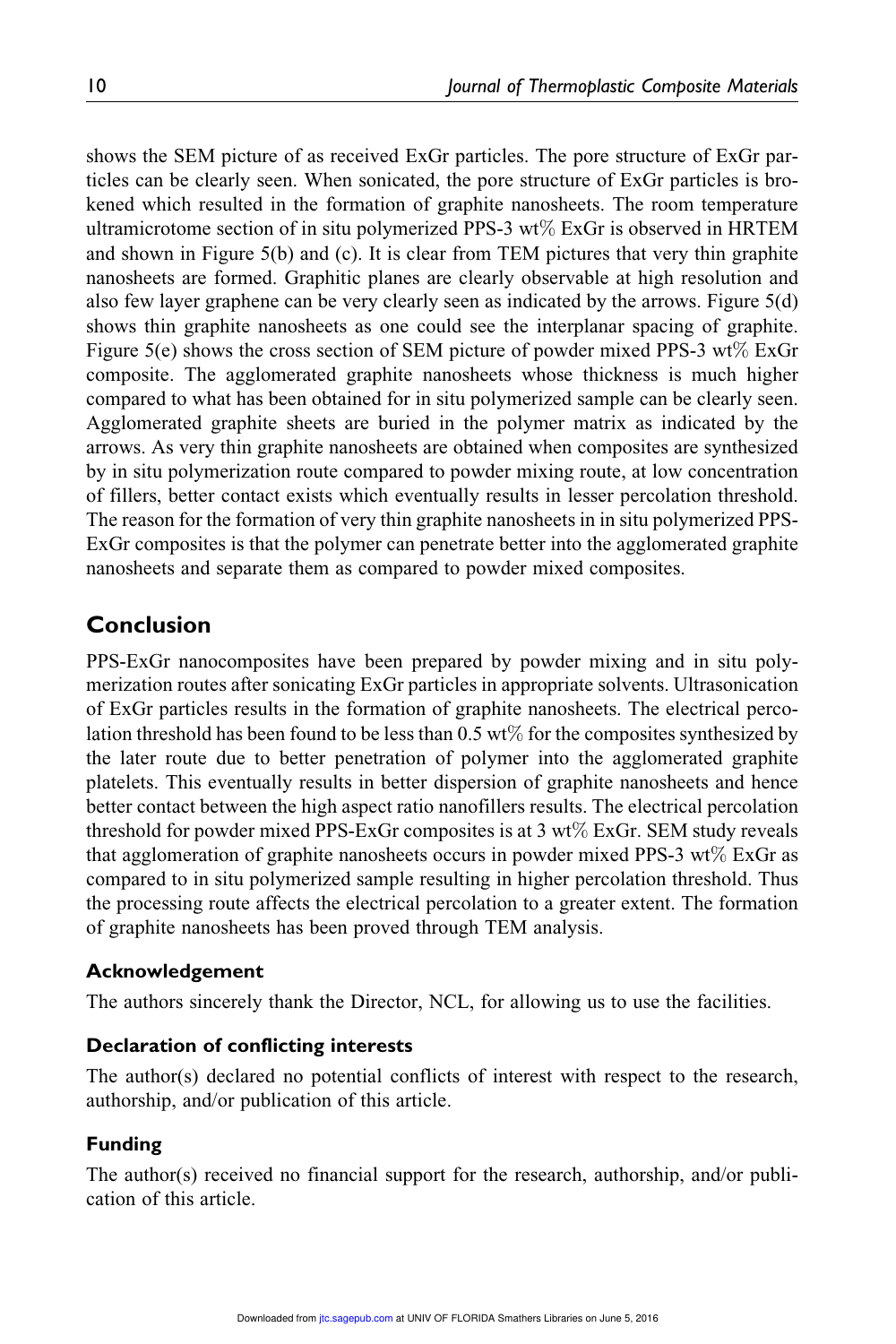#### **References**

- 1. Planes E, Flandin L and Alberola N. Polymer composites bipolar plates for PEMFCs. *Energy* procedia 2012; 20: 311–323.
- 2. Antunes RA, de Oliveira MCL, Ett G, et al. Carbon materials in composite bipolar plates for polymer electrolyte membrane fuel cells: a review of the main challenges to improve electrical performance. J Power Sources 2011; 196(6): 2945–2961.
- 3. Yu HN, Lim JW, Sue JD, et al. A graphite- coated carbon fiber epoxy composite bipolar plate for polymer electrolyte membrane fuel cell. J Power Sources 2011; 196(23): 9868–9875.
- 4. Das A, Hayvaci HT, Tiwari MK, et al. Super hydrophobic and conductive carbon nanofiber/ PTFE composite coatings for EMI shielding. J Colloids Interface Sci 2011; 353(1): 311–315.
- 5. Tzeng SS and Chang FY. EMI shielding effectiveness of metal coated carbon fiber reinforced ABS composites. Mater Sci Eng A 2001; 302(2): 258–267.
- 6. Gupta A and Choudhary V. Electromagnetic interference shielding behavior of poly(trimethylene terephthalate) multiwalled carbon nanotube composites. Compos Sci Technol 2011; 71(13): 1563–1568.
- 7. Radhakrishnan S, Siju CR, Mahanta D, et al. Conducting polyaniline-nano- TiO2 composites for smart anticorrosion coatings. Electrochimica Acta 2009; 54(4): 1249–1254.
- 8. Chang CH, Huang TC, Peng CW, et al. Novel anticorrosion coatings prepared from polyaniline/graphene composites. Carbon 2012; 50(14): 5044–5051.
- 9. Adhikari A, Claesson P, Pan J, et al. Electrochemical behaviour and antocorrosion properties of modified polyaniline dispersed in polyvinyl acetate coating on carbon steel. Electrochimica Acta 2008; 53(12): 4329–4247.
- 10. Spitalsky Z, Tasis D, Papagelis K, et al. Carbon nanotune-Polymer composites, chemistry, processing, mechanical and electrical properties. Prog Polym Sci 2010; 35(3): 357–401.
- 11. Bauhofer W and Kovacs JZ. A review and analysis of electrical percolation in carbon nanotube polymer composites. Compos Sci Technol 2009; 69(10): 1486–1498.
- 12. Al-Saleh MH, Al-Anid HK and Hussain YA. CNT/ABS nanocomposites by solution processing: proper dispersion and selective localization for low percolation threshold. Compos A Appl Sci Manuf 2013; 46: 53–59.
- 13. Varela-Rizo H, Montes de oca G, Rodriguez-Pastor I, et al. Analysis of electrical and rheological behaviour of different processed CNF/PMMA nanocomposites. Compos Sci Technol 2012; 72(2): 218–224.
- 14. Al-saleh MH and Sundararaj U. A review of vapour grown carbon nanofiber/Polymer conductive composites. Carbon 2009; 47(1): 2–22.
- 15. Jimenez GA and Jana SC. Electrically conductive polymer nanocomposites of polymethylmethacrylate and carbon nanofibers prepared by chaotic mixing. Compos A Appl Sci Manuf 2007; 38(3): 983–993.
- 16. Pang H, Chen T, Zhang G, et al. An electrically conducting polymer/graphene composite with a very low percolation threshold. Mater Lett 2010; 64(20): 2226–2229.
- 17. Kuilla T, Bhadra S, Yao D, et al. Recent advances in graphene bsed polymer composites. Prog Polym Sci 2010; 35(11): 1350–1375.
- 18. Hu H, Zhang G, Xiao L, et al. Preparation and electrical conductivity of graphene/ultrahigh molecular weight polyethylene composites with a segregated structure. Carbon 2012; 50(12): 4596–4599.
- 19. Ramanujam BTS and Radhakrishnan S. Solution-blended polyethersulfone–graphite hybrid composites: formation of nanographite and electrical characterization. J Thermoplastic Compos Mater 2015; 28(6): 835–848.